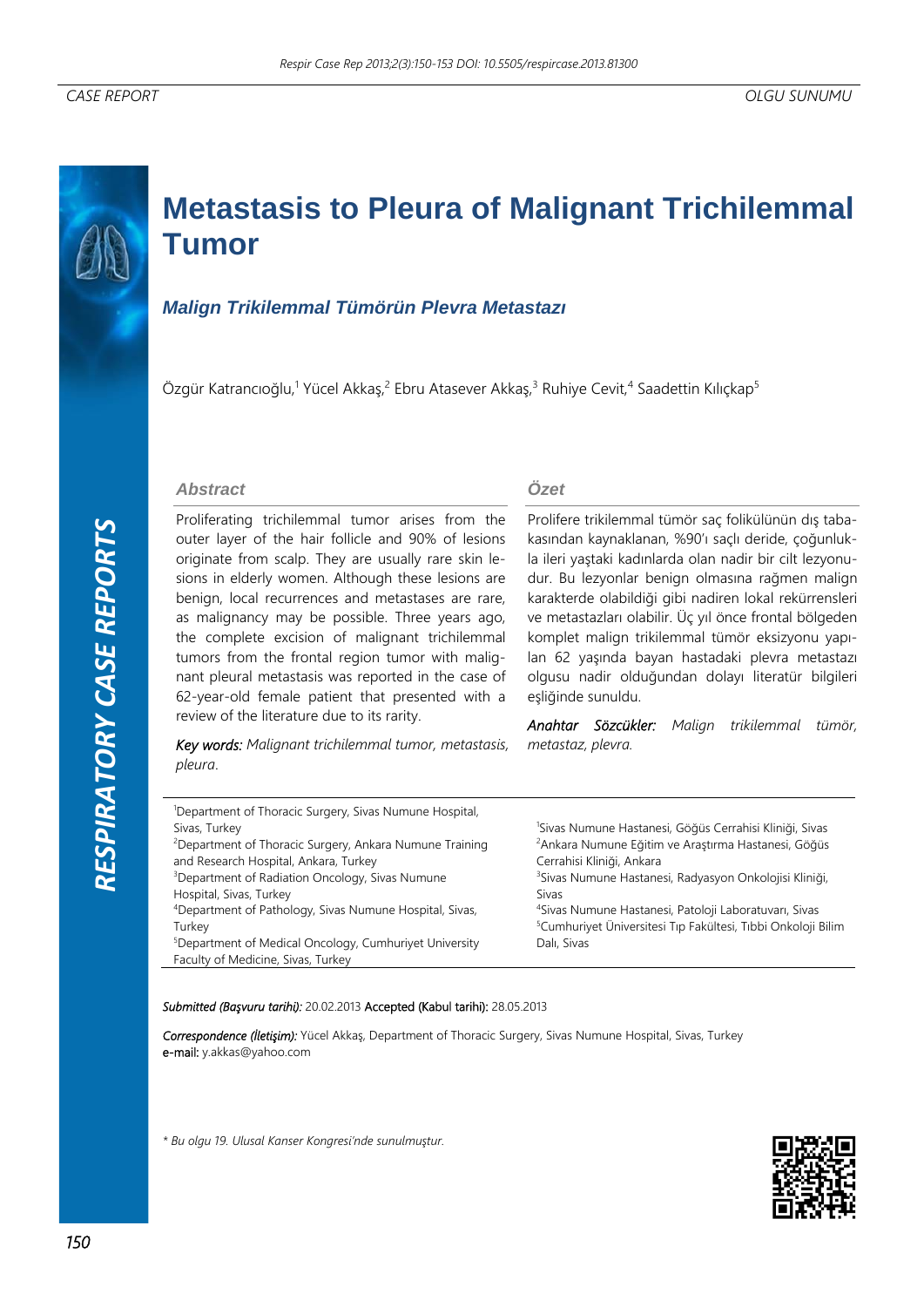Proliferating trichilemmal tumor, also known as a 'proliferating trichilemmal cyst', is a rare skin neoplasm arising from the outer layer of the hair follicle. It usually appears on the scalp of elderly patients. Proliferating trichilemmal tumors are most often noted in women and occur in patients over 60 years of age (1,2). It is a benign lesion, and may be curable after a wide resection of the tumor (3). The disease is characterized by frequent local recurrence. However, distant metastasis of proliferating trichilemmal tumors has been rarely reported in the literature. Here, we present a case of malignant proliferating trichilemmal tumor of the scalp with a metastasis to pleura.

# **CASE**

A 57-year-old woman presented with a nodular lesion on the left frontal region at her scalp in September 2007. The lesion was excised together with a piece of the frontal bone (Figure 1). Immunohistochemical examination of the pathological specimen confirmed the diagnosis of a malignant trichilemmal tumor. The margin was negative for tumor cells. The patient was followed-up without adjuvant therapy including chemotherapy and radiotherapy.



*Figure 1: The localization of primary tumor.* 

The patient was admitted to our hospital with coughing and chest pain in her left hemithorax persisting for 2 months. There were no signs of chest trauma, smoking, and symptoms of upper respiratory tract infection, hemoptysis, or sputum in the patient's history. Her physical examination revealed dullness and pain on her left hemithorax. The chest x-ray was performed and showed a pleural-based mass at the left hemithorax. The computed tomography (CT) of the chest revealed a pleural-based heterogeneous mass of 5x9x10 cm with rib destruction leading the rib destruction at the lower lobe laterobasal segment of the left hemithorax (Figure 2).



*Figure 2: Pleural-based mass on the chest tomography.* 

Pleural biopsy by video-associated thoracic surgery was performed. A pleural-based mass, minimally pleural effusion and common nodulation on the pleura were seen during VATS exploration and biopsy. The patient was discharged on the fifth postoperative day. Pathology of the specimen was reported as metastasis of malignant trichilemmal tumor (Figure 3 and 4). The patient was referred to Cumhuriyet University Faculty of Medicine, Department of Medical Oncology. She was treated with combination chemotherapy consisting of cisplatin (intravenous, 80 mg per square meter of body surface for 1 day) and oral etoposide (50 mg/day for two weeks) every 3 weeks. After 3 months, the disease was stable on the chest CT.

## **DISCUSSION**

Although proliferating trichilemmal tumors are often known as benign tumors, the malignant variant rarely occurs. The pathogenesis of these tumors has not been completely understood (4). Sunlight exposure may play a significant role in the pathogenesis of the disease (5). They may often appear as a nodular or ulcerate lesion.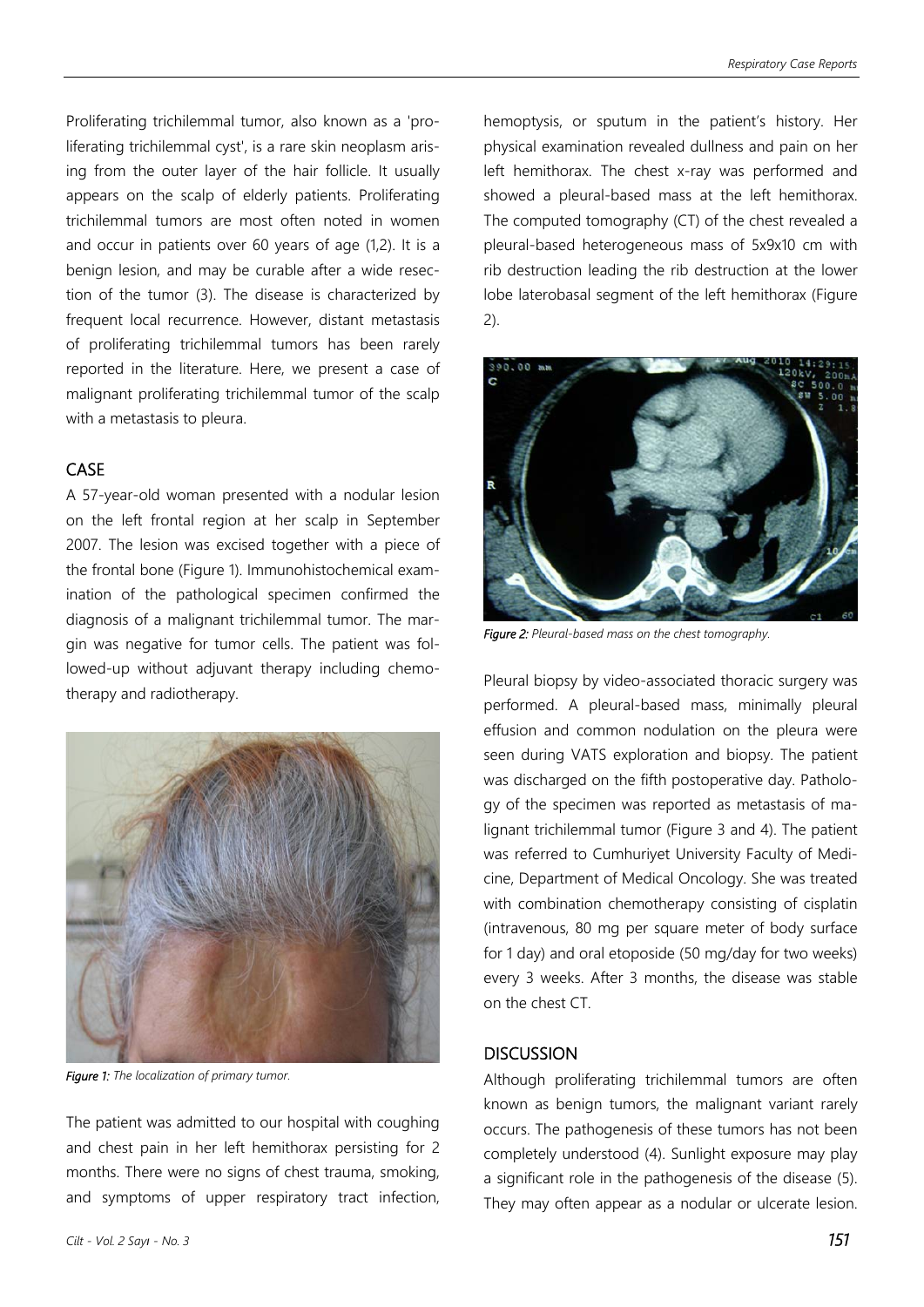Surgical excision with a wide resection of this tumor is the standard approach, and recovery could be achieved after surgical resection. High mitotic index, nuclear polymorphism, atypical mitotic figures, and tumor invasion are used to differentiate benign from malignant proliferating trichilemmal tumors (4).



*Figure 3: Fibrotic stroma in solid tumor islands (HE x100).*



*Figure 4: Muscle and pleural tissue infiltration of tumor (HE x100).* 

Malignant proliferating trichilemmal tumor spreads to the adjacent tissue and localized lymph nodes (6,7). Primary malignant trichilemmal tumors should be removed by wide nodal dissection, and radiotherapy or chemotherapy should be considered in addition to wide local excision (8). In the present case, resection was not considered for the metastasis because of the common nodulation on the pleura and minimal pleural effusion. To date, a standard systemic therapy with chemotherapy combination in adjuvant and metastatic settings has yet to be defined. Although a number of chemotherapeutic agents such as cisplatin, fluorouracil, and etoposide are used for metastatic disease, the efficacy of these agents is limited (3,7).

Recurrence or distant metastasis of the malignant trichilemmal tumor has been reported in some cases. Distant metastasis of proliferating trichilemmal tumor has been rarely reported in the literature (7,10,11). Park et al. (6) published a case of chest wall metastasis of a malignant trichilemmal tumor after complete resection. The authors obtained a partial response with cisplatin and etoposide combination chemotherapy regimen. Pleural metastasis was observed at the third year of complete resection of the primary tumor in our case and we decided to treat the patient with a combination therapy including cisplatin and etoposide.

In conclusion, local recurrence or metastasis of malignant proliferating trichilemmal tumors may develop after complete resection. The physicians should keep on mind pleural metastasis in patients presenting with cough and chest pain.

## CONFLICTS OF INTEREST

None declared.

# **REFERENCES**

- 1. Ye J, Nappi O, Swanson PE, Patterson J.W, Wick M.R. Proliferating pilar tumors: a clinicopathologic study of 76 cases with a proposal for definition of benign and malignant variants. Am J Clin Pathol 2004; 122:566–74.
- 2. Mathis ED, Honningford JB, Rodriguez HE, Wind KP, Connolly MM, Podbielski FJ. Malignant proliferating trichilemmal tumor. Am J Clin Oncol 2001; 24:351–3. **[CrossRef]**
- 3. Weiss J, Heine M, Grimmel M, Jung EG. Malignant proliferating trichilemmal cyst. J Am Acad Dermatol 1995; 32:870-3. [CrossRef]
- 4. Herrero J, Monteagudo C, Ruiz A, Llombart-Bosch A. Malignant proliferating trichilemmal tumours: an histopathological and immunohistochemical study of three cases with DNA ploidy and monometric evaluation. Histopathology 1998; 33:542–6.
- 5. Filippou D.K, Filippou G, Trigka A, Condilis N, Kiparidou E, Skandalakis P, et al. Malignant proliferating trichilemmal tumour of the scalp. Report of a case and